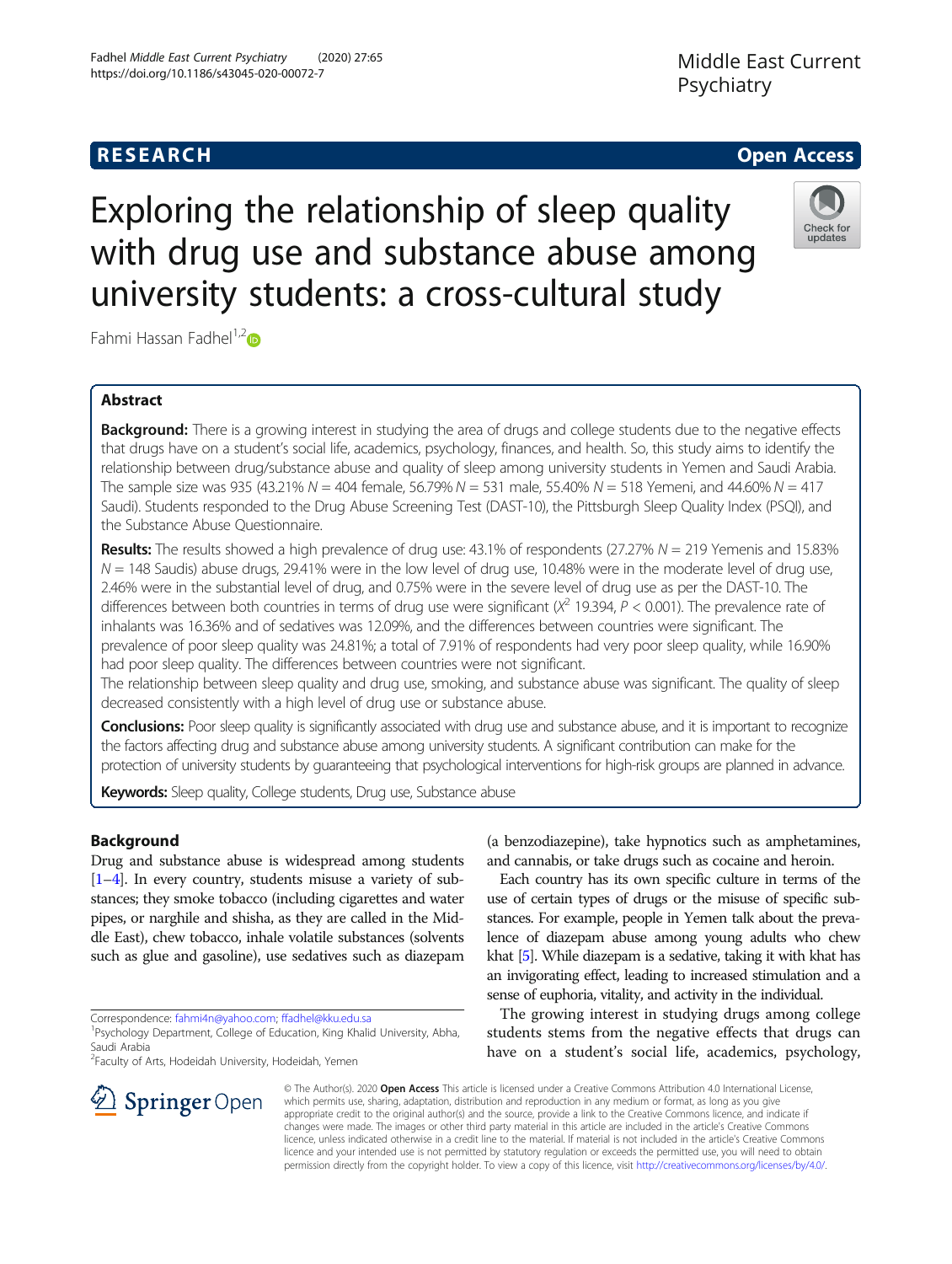finances, and health. Studies have shown that drugs affect an individual's physical and psychological health [[6,](#page-7-0) [7\]](#page-7-0), while drug addiction can lead to mental disorder or affect consciousness, memory, sleep and wake disorders, and concentration. Indeed, there are researchers who assert that cognitive impairments are inevitable consequences of drug abuse in the long run, appearing as a major deficit in many cognitive areas such as executive functions, memory, attention, and perception [\[8](#page-7-0)]. Additionally, drugs negatively affect academic performance and achievement among students [\[9](#page-7-0)].

Sleep disturbances, especially poor sleep quality and insomnia, are the most common psychological and clinical problems among a wide range of other issues and mental disorders such as drug and substance abuse [\[10](#page-7-0)]. "Sleep disturbance is a primary characteristic of multiple substance use disorder syndromes" [\[11\]](#page-7-0).

The term poor sleep quality refers to insomnia, and the researchers believe that "insomnia is a common predictor of addiction" [\[12\]](#page-7-0), as many complaints about sleep difficulties can be linked to addiction. People who are addicted to a substance or a drug complain of sleep problems that make the relationship between drug use and sleep difficulties a bilateral relationship, i.e., each problem may be a cause, and a conse-quence, of the other [\[10](#page-7-0), [13](#page-7-0), [14](#page-7-0)]. This is because "the neuro-biology of sleep and drug use are interconnect[ed]" [\[14\]](#page-7-0). When one abstains from drug or substance abuse, sleep disturbances become more severe, which may lead to relapse.

This conclusion was reinforced by the results of studies finding a relationship between insomnia and drug use or addiction [\[15](#page-7-0)–[17](#page-7-0)]. Insomnia may predict a return to drug use [[18](#page-7-0)]. Therefore, sleep disturbances may be a direct cause of relapse after recovery from addiction to drugs or other substances. Several studies have found a relationship between sleep disorders, low sleep quality, and relapse of substance abuse [\[19](#page-7-0), [20](#page-7-0)]. For example, in addition to the low quality of sleep among caffeine or nicotine addicts [[21](#page-7-0)], recent studies have found a high prevalence of sleep dissatisfaction among sedative abusers [\[22\]](#page-7-0).

Although the relationship between sleep quality and the use of drugs and substances has been documented [[10,](#page-7-0) [15](#page-7-0), [17](#page-7-0), [18,](#page-7-0) [23\]](#page-7-0), studies in the Arab world are still few. A review of local research reveals that very few studies have investigated the relationship between sleep quality and drug use or substance abuse among university students in Yemen and Saudi Arabia.

Thus, the current study aims to examine the relationship between drug use or substance abuse and sleep quality among university students in Yemen and Saudi Arabia.

#### Methods

#### Sample

The study sample consisted of 935 undergraduate students. According to the strategic plan of King Khalid

University 2018-2020 [\[24](#page-7-0)], the number of students registered at the university during 2018, at all levels of study (diploma, bachelors, masters, and doctorate) reached 59, 495, distributed over 29 colleges. Meanwhile, the number of students at the University of Aden in the same year was 23,615, distributed over 24 colleges. A random selection was made for 10 colleges, representing 34.48% of the colleges at King Khalid University and 41.67% of the colleges at the University of Aden. The research sample was restricted to the first, second, third, and fourth levels, as some of the colleges that were randomly selected include other levels (such as the Faculties of Medicine and Engineering) that are not available in the other colleges, which may have affected the comparison of the results between colleges.

Although the research tools were distributed over the Internet through the university's communications, the sending of tools was limited to undergraduate students in the first 4 years, as most colleges have no more than 4 years of study, unlike the Faculties of Medicine and Engineering, in which the study exceeds 4 years. Thus, there is no parity between the sample members in the variable years of study.

#### Measures

The participants answered the following tools:

- (a) The Drug Abuse Screening Test (DAST-10) [\[25](#page-7-0)] is a self-report test for assessing drug abuse. The brief image consists of 10 items. It has been used in a number of studies and has good psychometric properties. In this study, the reliability coefficient of Cronbach's alpha was 0.780 and the split-half reliability was 0.677. The Spearman-Brown coefficient equal length was 0.808. Internal consistency was calculated on the DAST-10, by calculating the correlation between the score for each item and the overall score on the scale. The correlations were good, ranged between 0.53 and 0.64, and were significant at the 0.05 level.
- (b) Substance Abuse Questionnaire (SAQ): The researcher prepared this questionnaire to evaluate substance abuse among university students in Yemen and Saudi Arabia. The questionnaire was prepared after a review of the literature in this field, and the initial version was presented to several mental health professionals at the College of Education, King Khalid University, so that they could assess its authority in evaluating substance abuse among university students. Some items of the questionnaire were reformulated according to the reviewers' notes..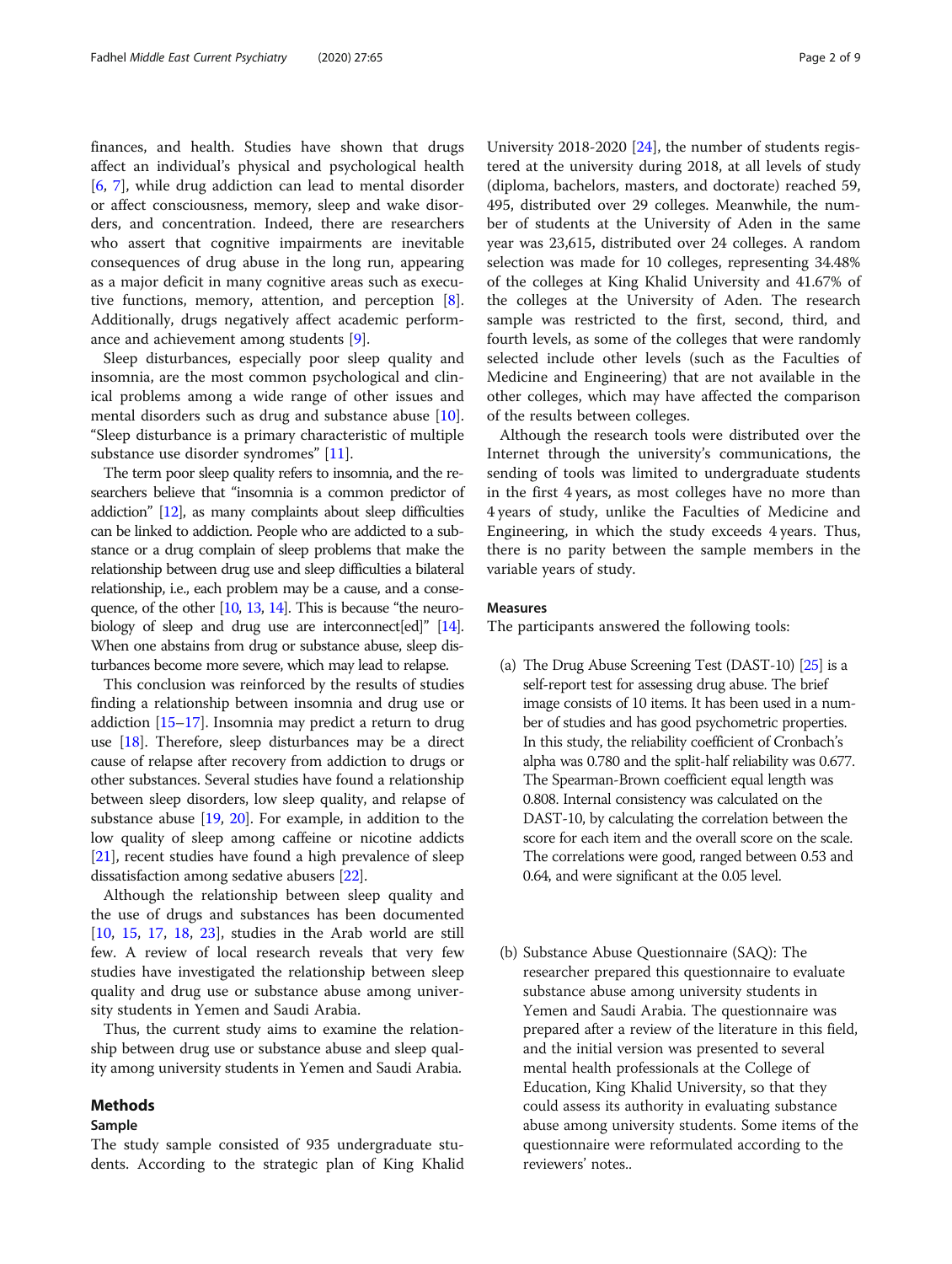The questionnaire consisted of 14 items covering the misuse of substances and other psychotropics such as smoking (including cigarettes, narghile, hookah, and chewing tobacco), sedatives (including diazepam), inhalers, and energy drinks.

The SAQ is a validated questionnaire. Cronbach's alpha reliability was 0.703, and the split-half reliability was 0.552. The Spearman-Brown coefficient equal length was 0.712.

The internal consistency of the questionnaire was calculated by the correlation between the item score and the overall score of the SAQ. The correlation ranged between 0.365 and 0.581 and was significant at the 0.05 level.

(c) The Pittsburgh Sleep Quality Index (PSQI) [\[26\]](#page-7-0) is a self-report measure consisting of nine items for assessing subjective sleep quality and is characterized by good validity and reliability. In this study, Cronbach's alpha reliability was 0.778, and the splithalf reliability was 0.668. The Spearman-Brown coefficient equal length was 0.801.

The DAST-10 and PSQI were translated into Arabic by the current researcher. The Arabic versions were subject to reverse retranslation into English by a language expert, and the proportions of consistency between the original and the backward translation was high: 96.3% on the DAST-10 and 93.8% on the PSQI.

In addition, the study collected demographic variables such as age, marital status, academic level, and gradepoint average in the previous semester. The estimated average time taken to answer the scales was 50 min.

#### Procedures

The current research was based on an online survey of university students in Yemen and Saudi Arabia. The questionnaire was distributed to students through the Deanship of Student Affairs using the university's communications. The researcher obtained ethical approvals from Aden University (Ref 201/3/311) and King Khalid University (Number 28423). The students were informed at the beginning of the questionnaire that participation in the research was completely voluntary and all students gave expressed written consent.

#### Statistical analysis

Statistical analysis was carried out using the Statistical Package of Social Sciences (SPSS-16), using descriptive statistics, cross-tab, Pearson's chi-squared test  $(\chi^2)$ , independent samples  $t$  test, one-way ANOVA, and multiple comparisons, especially the Scheffe test, Pearson correlation coefficient, and Cronbach's alpha.

#### Results

A total of 55.40% ( $N = 518$ ) were Yemeni students from Aden University, while  $44.60\%$  ( $N = 417$ ) were Saudi students from King Khalid University. The percentage of female students was  $43.21\%$  ( $N = 404$ ) (21.71%  $N = 203$ Yemeni and 21.497%  $N = 201$  Saudi female students). The participants were distributed among 10 colleges: Medicine, Education, Computer, Arts, Humanities, Sciences, Community, Law, Engineering, and Colleges of Business.

Table [1](#page-3-0) shows the demographic characteristics of the research sample.

The age ranged between 18-39 years (21.83 SD  $\pm$ 2.892), with significant differences between students of both countries (*t* test 5.629,  $P < 0.000$ ).

The results of this study showed that 56.9% ( $N = 532$ ) of the students (28.13%  $N = 263$  Yemenis and 28.77%  $N = 269$ Saudis) had no problems with drugs,  $29.41\%$  ( $N = 275$ ) of the students (18.50%  $N = 173$  Yemenis and 10.91%  $N = 102$ Saudis) were at the low level of the DAST-10, and 10.48%  $(N = 98)$  of the students (6.95%  $N = 65$  Yemenis and 3.53%  $N = 33$  Saudis) were at the moderate level. Additionally, 2.46% ( $N = 23$ ) of the students (1.50%  $N = 14$  Yemenis and 0.96%  $N = 9$  Saudis) were at the substantial level. The lowest percentage was at the severe level  $(0.75\% N = 7)$   $(0.32\%$  $N = 3$  Yemenis and 0.43%  $N = 4$  Saudis).

According to these results, there are high rates of drug use among university students, 43.1% of respondents  $(27.27\% N = 255$  Yemenis and 15.83%  $N = 148$  Saudis) abuse drugs. The differences between students of the two countries were statistically significant  $(X^2$  19.394, P < 0.001). These results are shown in Fig. [1.](#page-3-0)

It was found that 12.09% of respondents  $(N = 113)$ abuse sedatives (3.32%  $N = 31$  of Yemen and 8.77%  $N =$ 82 of Saudi), and  $16.36\%$  ( $N = 153$ ) of respondents  $(2.46\% N = 23$  of Yemen and 13.90%  $N = 130$  of Saudi) abuse inhalants. The differences between the Yemeni and Saudi students were significant in sedatives  $(X^2)$ 40.689,  $P < 0.00$ ) and in inhalants ( $X^2$  120.65,  $P < 0.000$ ). The prevalence of the abuse of sedatives and inhalers was higher among the Saudis.

Our results are found that 7.91% of respondents  $(3.74\% N = 35$  of Yemeni and  $4.17\% N = 39$  of Saudi students) had very poor sleep quality while 16.90% (8.66%  $N = 81$  of Yemeni and 8.24%  $N = 77$  of Saudi students) had poor sleep quality. A total of  $27.70\%$  ( $N = 259$ ) of respondents (16.47%  $N = 154$  of Yemeni and 11.23%  $N =$ 105 of Saudi students) had very good sleep quality, and a total of 47.49% ( $N = 444$ ) of respondents (26.52%  $N =$ 248 of Yemeni and 20.96%  $N = 196$  of Saudi students) had good sleep quality. The differences between the two countries were not significant ( $X^2$  4.824,  $P < 0.185$ ).

The relationship between sleep quality and drug use was significant. The Pearson correlation coefficient was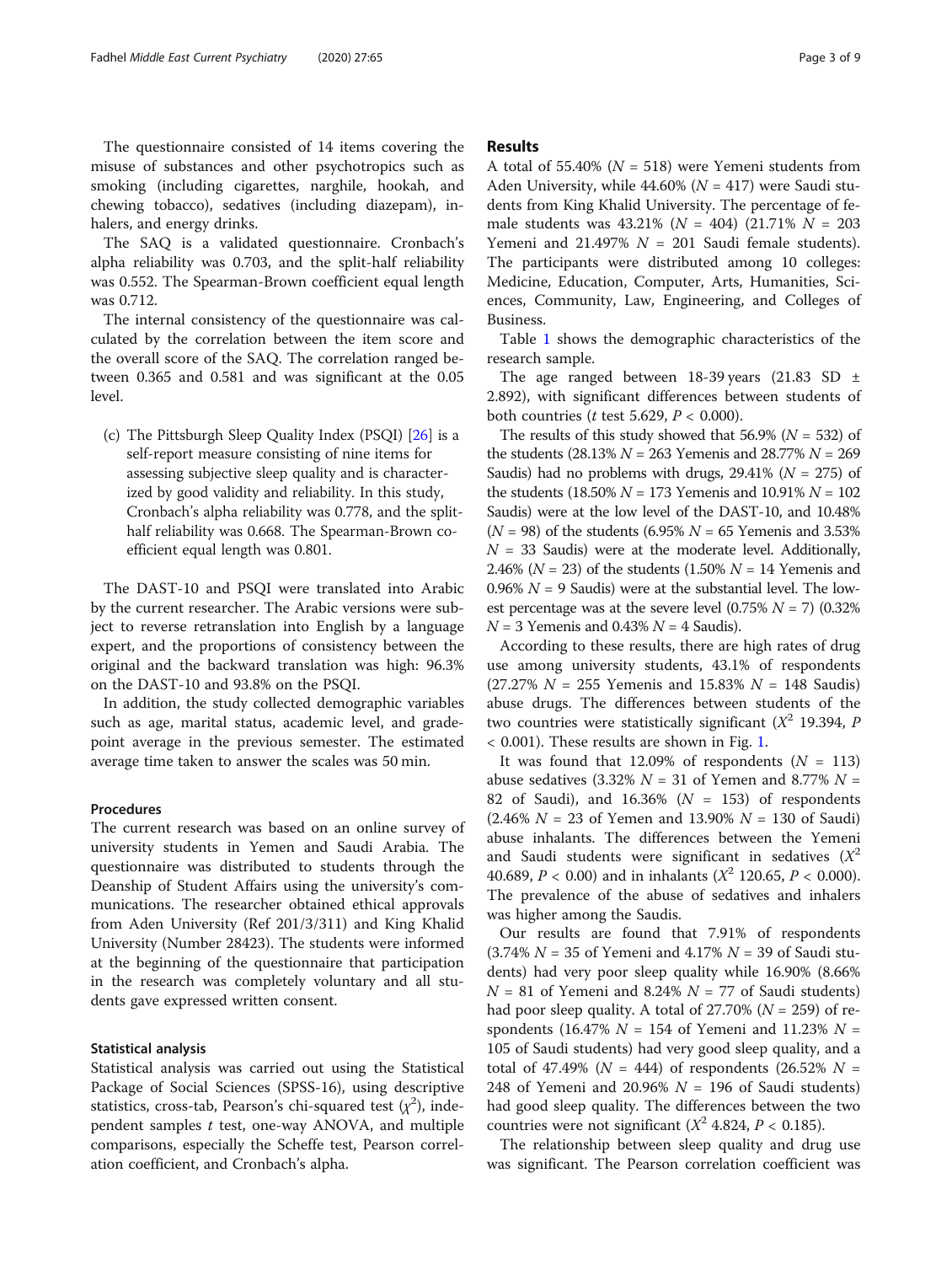| <b>Variables</b>      | Yemen sample            |                     | Saudi sample            | <b>Total</b>        |                     |  |
|-----------------------|-------------------------|---------------------|-------------------------|---------------------|---------------------|--|
| Year of study         | Frequency ( $N = 518$ ) | Percentage (55.40%) | Frequency ( $N = 417$ ) | Percentage (44.60%) | 935<br>284 (30.37%) |  |
| First                 | 147                     | 15.72               | 137                     | 14.65               |                     |  |
| Second                | 108                     | 11.55               | 28                      | 2.99                | 136 (14.55%)        |  |
| <b>Third</b>          | 169                     | 18.07               | 114                     | 12.19               | 283 (30.27%)        |  |
| Fourth                | 84                      | 8.98                | 138                     | 14.76               | 222 (23.74%)        |  |
| Sex                   |                         |                     |                         |                     |                     |  |
| Male                  | 315                     | 33.69               | 216                     | 23.10               | 531 (56.79%)        |  |
| Female                | 203                     | 21.71               | 201                     | 21.50               | 404 (43.21%)        |  |
| <b>Marital status</b> |                         |                     |                         |                     |                     |  |
| Single                | 442                     | 47.27               | 385                     | 41.18               | 827 (88.45%)        |  |
| <b>Married</b>        | 69                      | 7.38                | 27                      | 2.89                | 96 (10.27)          |  |
| Divorced/widower      | $\overline{7}$          | 0.75                | 5                       | 0.53                | 12 (1.28%)          |  |
| Age                   | Mean                    | <b>SD</b>           | Mean                    | <b>SD</b>           | 935                 |  |
|                       | 22.30                   | 3.161               | 21.25                   | 2.396               |                     |  |

<span id="page-3-0"></span>Table 1 Demographic characteristics of students

0.0188 and was significant at 0.01. The  $X^2$  test also showed significant differences among university students in terms of sleep quality according to the level of drug use in the DAST-10. These results are shown in Table [2.](#page-4-0)

Table [2](#page-4-0) shows a significant relationship between sleep quality and drug use among university students. The quality of sleep decreases consistently with a high level of drug use, i.e., those who use drugs have poor sleep quality.

Also, the relationship between the overall score on the PSQI and drug use (using the total score of the DAST-10) was significant. The Pearson correlation was 0.247 and was significant at the 0.01 level. A one-way ANOVA showed the significance of differences in the total PSQI score among university students according to the levels of drug use in the DAST-10 ( $F = 14.454$ ,  $P < 0.000$ ).

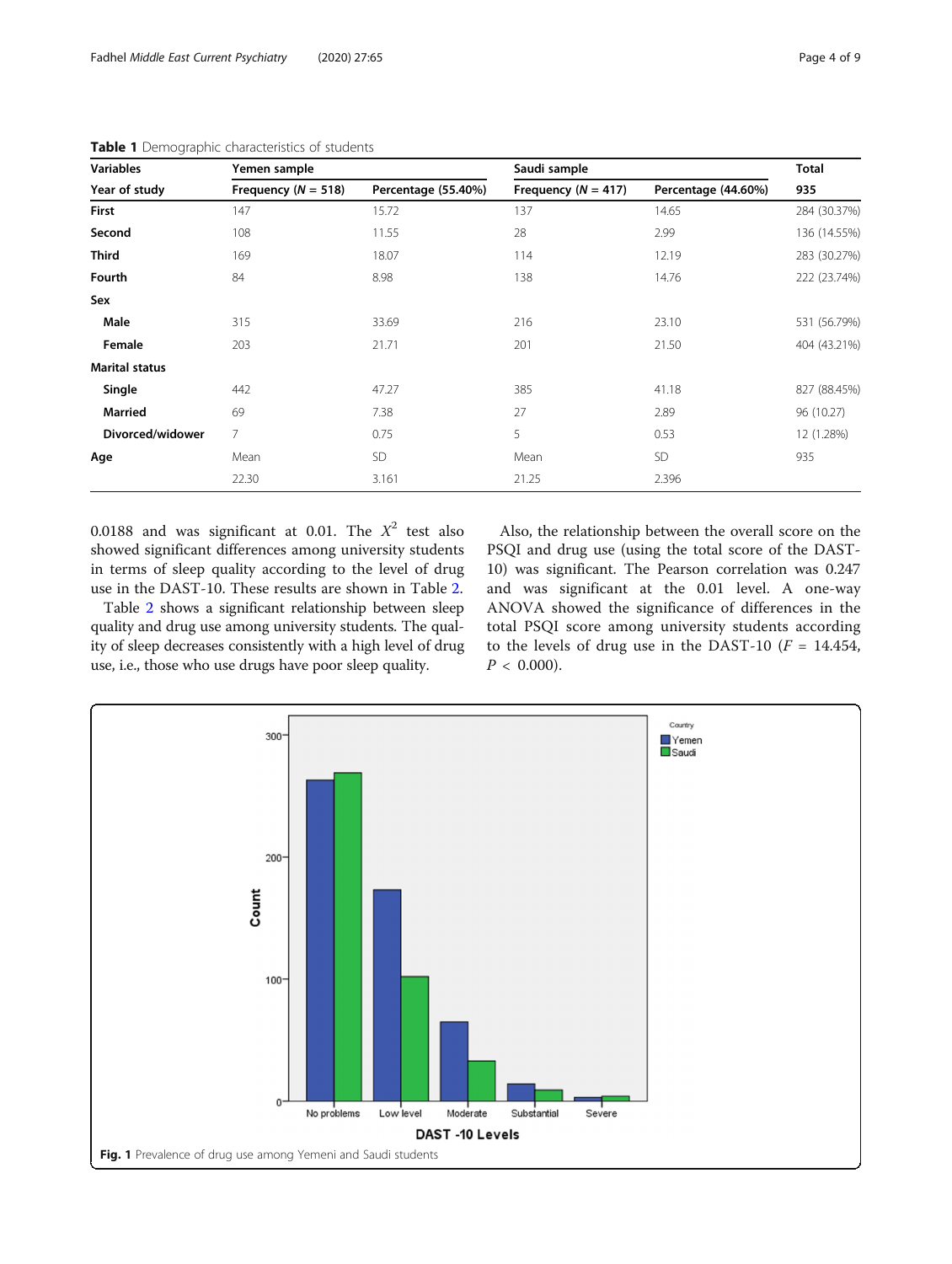| Sleep quality  | Levels of DAST-10                                       |             |             |                    |               |  |  |  |
|----------------|---------------------------------------------------------|-------------|-------------|--------------------|---------------|--|--|--|
|                | No problems                                             | Low level   | Moderate    | <b>Substantial</b> | <b>Severe</b> |  |  |  |
| Very good      | 165                                                     | 71          | 19          | 4                  | $\Omega$      |  |  |  |
| Good           | 256                                                     | 130         | 49          | 6                  |               |  |  |  |
| <b>Bad</b>     | 80                                                      | 55          | 14          | 8                  |               |  |  |  |
| Very bad       | 31                                                      | 19          | 16          | 5                  |               |  |  |  |
| <b>Total</b>   | 532                                                     | 275         | 98          | 23                 |               |  |  |  |
| $X^2 = 45.984$ |                                                         |             | $P = 0.000$ |                    |               |  |  |  |
|                | Sleep quality and total score of DAST-10: $R = 0.188**$ | $P = 0.000$ |             |                    |               |  |  |  |
|                | Total of PSQI and total score of DAST-10: $R = 0.247**$ | $P = 0.000$ |             |                    |               |  |  |  |

#### <span id="page-4-0"></span>Table 2 Relationship between sleep quality and drug use

\*\*Correlation is significant at the 0.01 level (2 tailed)

The Scheffe test for multiple comparisons was used to detect the differences between groups, as shown in Table 3.

Table 3 shows significant differences in the overall PSQI score among university students according to the level of drug use in the DAST-10. These differences were indicative between the level of no problems and low level, moderate, substantial, and severe levels, and between low level and substantial levels. The overall PSQI score decreased consistent with a high level of drug use, i.e., those who use drugs have poor sleep quality.

The results of the current study showed a significant relationship between sleep quality, smoking, and substance abuse among university students as shown in Table [4](#page-5-0).

According to Table [4](#page-5-0), significant differences emerged in terms of sleep quality between abusers and non-abusers of substances. The quality of sleep was poor in those who misused sedatives, inhalations, chewing tobacco, energy drinks, or soft drinks. These results also showed that whatever the type of smoking, smokers have poor sleep quality as compared to non-smokers, and the differences were statistically significant.

#### Table 3 Multiple comparisons (Scheffe)

| <b>Total of PSOI</b> |                |                           |               |            |  |  |  |
|----------------------|----------------|---------------------------|---------------|------------|--|--|--|
| $(I)$ DAST-10        | (J) DAST-10    | Mean difference (I-<br>J) | Std.<br>error | Ρ<br>value |  |  |  |
| No<br>problems       | I ow level     | $-1.278$ <sup>a</sup>     | 0.320         | 0.003      |  |  |  |
|                      | Moderate       | $-2.244$ <sup>a</sup>     | 0.473         | 0.000      |  |  |  |
|                      | Substantial    | $-4.354$ <sup>a</sup>     | 0.917         | 0.000      |  |  |  |
|                      | Severe level   | $-5.795$ <sup>a</sup>     | 1.638         | 0.014      |  |  |  |
| I ow level           | Substantial    | $-3.076$ <sup>a</sup>     | 0.934         | 0.029      |  |  |  |
| Moderate             | No<br>problems | $2.244^a$                 | 0.473         | 0.000      |  |  |  |
| Substantial          | Nο<br>problems | $4.354$ <sup>a</sup>      | 0.917         | 0.000      |  |  |  |
|                      | I ow level     | 3.076 <sup>a</sup>        | 0.934         | 0.029      |  |  |  |

<sup>a</sup>The mean difference is significant at the 0.05 level

#### **Discussion**

There are high rates of drug use among university students in Yemen and Saudi Arabia. Over half of the students (56.9%) were distributed in the first level (no problem) of the DAST-10, and 44.1% of students stated that they had abused drugs at least once in their lives, which is undoubtedly high. Our results found that approximately one third of those who had problems with drugs were on the second level "the low level."

These students do not need therapeutic interventions as much as they need psychological counseling to avoid the risk of drug addiction. This may be due to university students' awareness of the risks of drug exposure and its negative effects on the individual, the family, and society.

On the other hand, the percentage of students distributed among the dangerous levels in the DAST-10—i.e., the moderate, substantial, and severe levels—was 13.71%. These are high prevalence rate. Significant differences were observed between Yemeni and Saudi students in terms of the prevalence of drug use. Although the proportions of students who had no problems with drugs in both countries were equal, the differences were relatively clear in the other four levels of the DAST-10. Yemeni students had higher prevalence rates than did Saudi students at the low, moderate, and substantial levels, while the prevalence rates at the severe level were relatively close in both countries.

These results indicate an alarming prevalence of drug abuse among university students in Yemen and Saudi Arabia. A significant percentage of the respondents of this study had serious problems with medication and will need psychological intervention.

These results are consistent with those of studies that have found high prevalence rates of drug use among students. For example, Brandt, Taverna, and Hollock [[27](#page-7-0)] reported a high prevalence rate for non-medical use of prescription medications.

Meanwhile, the results of this study differ with the study of Kounenou [[28\]](#page-7-0), who found low prevalence rate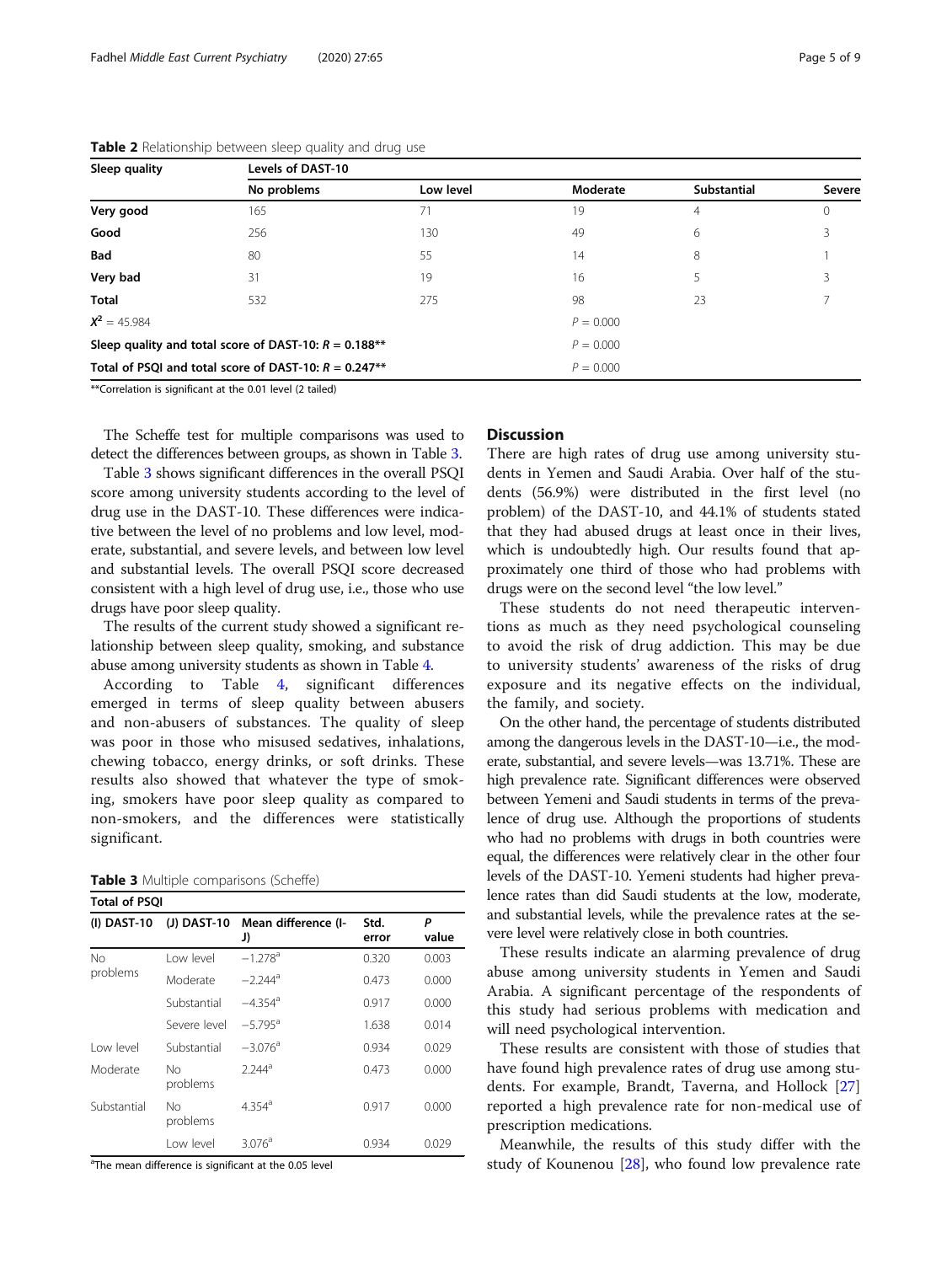| Sleep quality        | Abuser    |      |       | Non-abuser |            |      |           | $X^2$    | P value |         |
|----------------------|-----------|------|-------|------------|------------|------|-----------|----------|---------|---------|
|                      | Very good | Good | Bad   | Very bad   | Very good  | Good | Gad       | Very bad |         |         |
| <b>Sedatives</b>     | 14        | 55   | 26    | 18         | 245        | 389  | 132       | 56       | 24.188  | 0.000   |
| <b>Inhalants</b>     | 25        | 83   | 27    | 18         | 234        | 361  | 131       | 56       | 13.77   | 0.003   |
| <b>Cigarettes</b>    | 14        | 40   | 21    | 21         | 245        | 404  | 137       | 53       | 35.322  | 0.000   |
| Narghile             | 6         | 12   | 5     | 7          | 253        | 432  | 153       | 67       | 10.341  | 0.016   |
| Hookah               | 6         | 16   | 5     | 8          | 253        | 428  | 153       | 66       | 11.89   | 0.008   |
| Chewing tobacco      | 9         | 23   | 11    | 10         | 250        | 421  | 147       | 64       | 11.54   | 0.009   |
| <b>Energy drinks</b> | 8         | 32   | 22    | 18         | 251        | 412  | 136       | 56       | 40.26   | 0.000   |
| Soft drinks          | 44        | 102  | 49    | 31         | 215        | 342  | 109       | 43       | 24.35   | 0.000   |
| <b>Total of PSQI</b> | Abuser    |      |       |            | Non-abuser |      |           |          | T test  | P value |
|                      | Mean      |      | SD    |            | Mean       |      | <b>SD</b> |          |         |         |
| <b>Sedatives</b>     | 12.33     |      | 4.235 |            | 9.15       |      | 4.317     |          | 7.343   | 0.000   |
| <b>Inhalants</b>     | 11.45     |      | 4.368 |            | 9.16       |      | 4.344     |          | 5.951   | 0.000   |
| <b>Cigarettes</b>    | 11.59     |      | 4.926 |            | 9.30       |      | 4.308     |          | 4.861   | 0.000   |
| Narghile             | 12.51     |      | 4.559 |            | 9.42       |      | 4.384     |          | 4.088   | 0.000   |
| Hookah               | 11.60     |      | 4.994 |            | 9.47       |      | 4.394     |          | 2.601   | 0.009   |
| Chewing tobacco      | 11.06     |      | 5.119 |            | 9.45       |      | 4.369     |          | 2.579   | 0.010   |
| <b>Energy drinks</b> | 12.18     |      | 5.305 |            | 9.29       |      | 4.257     |          | 5.663   | 0.000   |
| Soft drinks          | 11.01     |      | 4.581 |            | 9.07       |      | 4.275     |          | 5.836   | 0.000   |

<span id="page-5-0"></span>Table 4 Relationship between sleep quality and substance abuse

where the percentage of students who used drugs ranged between 1.4 and 4.1%.

The results of the current study revealed a variation in the prevalence rates of smoking among university students in Yemen and Saudi Arabia. The percentage of Yemeni students who smoked cigarettes was significantly higher than that of Saudi students who smoked cigarettes, while prevalence rates were close in both countries in terms of smoking hookah and shisha and chewing tobacco. With respect to the misuse of sedatives, inhalers, energy drinks, and soft drinks, the prevalence was high among Saudi students, with significant differences.

The researcher believes that cultural factors play an important role in creating the difference between students of both countries in terms of smoking and substance abuse, as most Yemeni smokers prefer to use tobacco while using khat, while Saudis prefer to consume soft drinks with meals. However, what is striking about these results is the high rate of abuse of inhalants and sedatives among the participants in this study. These results indicate that much effort must be made to combat the spread of psychotropic substances among university students in both countries.

Some previous studies pointed to low prevalence rates. For example, the percentage of students who misused sedatives was 3.4% [\[28\]](#page-7-0). This percentage increased to 48% [[27](#page-7-0)], while Ghandur, Sayed, and Martins [\[29\]](#page-7-0) found that 15.1% of university students use sedatives. Osman et al. [[2\]](#page-7-0) reported a high prevalence of substance abuse (31%) among university students. According to the results of the current study, the prevalence of poor sleep quality among the participants was high and the differences between the two countries were not significant. Low sleep quality may be attributed to the fact that some university students need more time to complete their tasks and assignments, so they use part of the time allocated to sleep to complete these tasks. This was confirmed by studies that indicated a low quality of sleep among college students [[30](#page-7-0)–[34\]](#page-7-0). Although the differences between Yemeni and Saudi students in terms of quality of sleep were not significant, other studies—for example, Peltzer and Pengpid [[35\]](#page-7-0) found differences between countries in terms of the prevalence of sleep disorders among university students.

There is evidence of a high prevalence of sleep disorders and poor sleep quality among university students [\[30](#page-7-0)–[34](#page-7-0), [36](#page-7-0)]. Peltzer and Pengpid [\[35](#page-7-0)] conducted a study of 20,222 undergraduate students from 26 countries in Asia, Africa, and the Americas and found that 10.4% of students had severe sleep problems, which were associated with tobacco use and poor academic performance, and that the prevalence of sleep problems varied from one country to another.

Our results indicate that poor sleep quality had an effect on the level of drug use among university students. According to Table 4, there is a significant relationship between sleep quality and drug use. A high score on the DAST-10 was offset by a decrease in sleep quality. It is as if poor sleep quality is an etiological factor of drug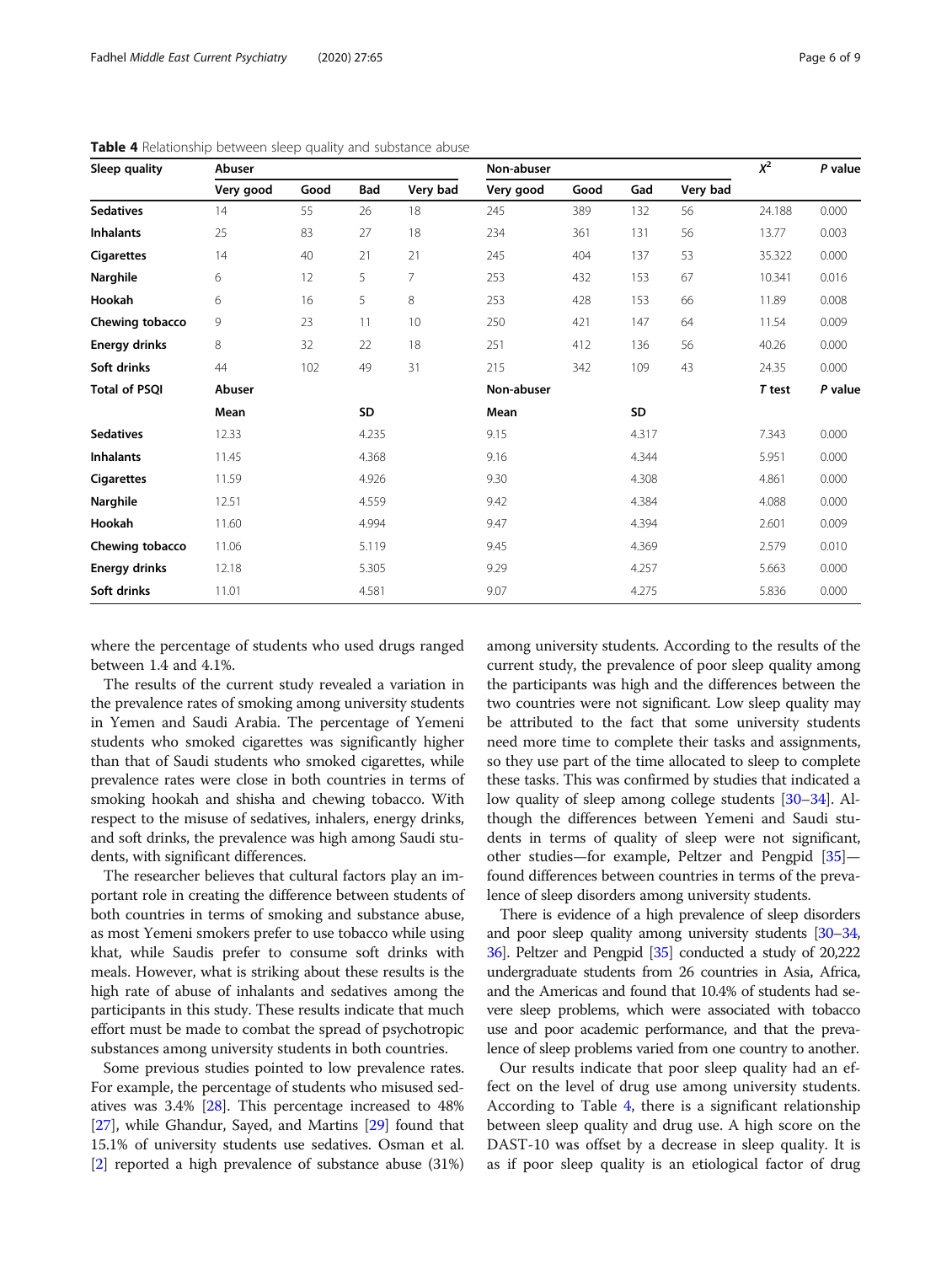use, especially because students who do not use drugs had a high quality of sleep. The relationship between the overall PSQI score and drug use was significant; when the level of drug use rises, the overall PSQI score increases, which means that drug users have poor sleep quality more often than non-users do. The relationship between sleep quality, overall PSQI score, and substance abuse was also significant. Sleep quality was poor and the overall PSQI score was high in students who misused sedatives, inhalants, tobacco, energy drinks, or soft drinks. On the other hand, non-users of these substances enjoyed good sleep quality and had low overall PSQI scores.

These results complement those of previous studies that found a significant relationship between poor quality of sleep and drug use or substance abuse [\[37](#page-7-0)–[42\]](#page-8-0). For example, Alamir et al. [\[41\]](#page-7-0) found a significant relationship between misuse of medicinal drugs (non-medicinal use of drugs, substance abuse, and pain relievers) and poor sleep quality in university students. Goodhines et al. [\[42](#page-8-0)] reported a high prevalence of substance abuse among university students, and substance abuse was associated with poor sleep quality and insomnia. Some university students reported a decrease in the amount and quality of sleep on days when they consumed alcohol or energy drinks [\[40\]](#page-7-0). The relationship was significant between increased alcohol intake, sleep disturbances, and sleep quality [\[42](#page-8-0)], while poor sleep quality predicts the consequences of alcohol use among university students [\[38,](#page-7-0) [43](#page-8-0)]. Sleep quality decreased with increased alcohol or cigarette use by students [\[39\]](#page-7-0). Poor sleep quality was associated with cigarette smoking, while the prevalence of sleep disturbances among smokers was high compared to that of non-smokers [\[44\]](#page-8-0). There were also significant relationships between smoking and poor sleep quality, sleep disturbances, increased use of sleep medications, and daytime sleepiness [\[21](#page-7-0)].

Afandi et al. [[45\]](#page-8-0) found that 67.2% of university students in the United Arab Emirates suffer from a lack of sleep, while 75% of smokers have poor sleep quality. In a study with a large sample (2230) of university students, it was found that 52.7% had poor sleep quality and that cigarette smoking and chewing khat were significantly associated with poor sleep efficiency and increased use of sleep medications [\[46](#page-8-0)].

With regard to poor sleep quality and its relationship to drug and substance abuse, studies have indicated a relationship between the use of over-the-counter psychological stimulants and poor sleep quality among university students, who suffered from sleep disturbances and, often, got poorer ratings on sleep quality tests as compared to students who do not use these stimulants [\[37,](#page-7-0) [41](#page-7-0)]. Other reports have also shown that people who suffer from sleep disorders without having substance use disorders will misuse substances in the future and that most people who suffer from substance addiction also suffer from sleep disorders [[12](#page-7-0), [47\]](#page-8-0).

In contrast, other studies did not find significant differences between smokers and non-smokers in terms of sleep quality [\[48,](#page-8-0) [49](#page-8-0)]. It appears clear from the results of the current study that the poor quality of sleep is associated with drug use and substance abuse among university students in Yemen and Saudi Arabia. This subject needs more attention from researchers and decisionmakers in both countries.

#### Conclusions

Poor sleep quality is significantly associated with drug use and substance abuse and it is important to recognize the factors affecting drug and substance abuse among university students. A significant contribution can be made toward the protection of university students by guaranteeing that psychological interventions for highrisk groups are planned in advance.

#### Limitations

The results of the current study reflect the subjective estimates of drug use and substance abuse, and its relationship to sleep quality from the viewpoint of university students in Yemen and Saudi Arabia. The study relied on a self-assessment method based on questionnaires and psychological measures, and drug addiction has not been clinically tested in a psychiatric setting.

#### Acknowledgements

I am grateful to Professor Dr. Kay M. Mach for proofreading and editing this article.

#### Author's contributions

The author(s) read and approved the final manuscript.

#### Funding

Not applicable

#### Availability of data and materials

Available on reasonable request.

#### Ethics approval and consent to participate

The study was conducted following the principles of the Declaration of Helsinki. Study materials and procedures were approved by the Aden University in Yemen (Ref 201/3/311) and King Khalid University in Saudi Arabia (Number 28423). All participants gave informed written consent. Students were informed that participation was completely voluntary and that the answer to the questionnaire was considered written express consent.

#### Consent for publication

Not applicable

Competing interests Not applicable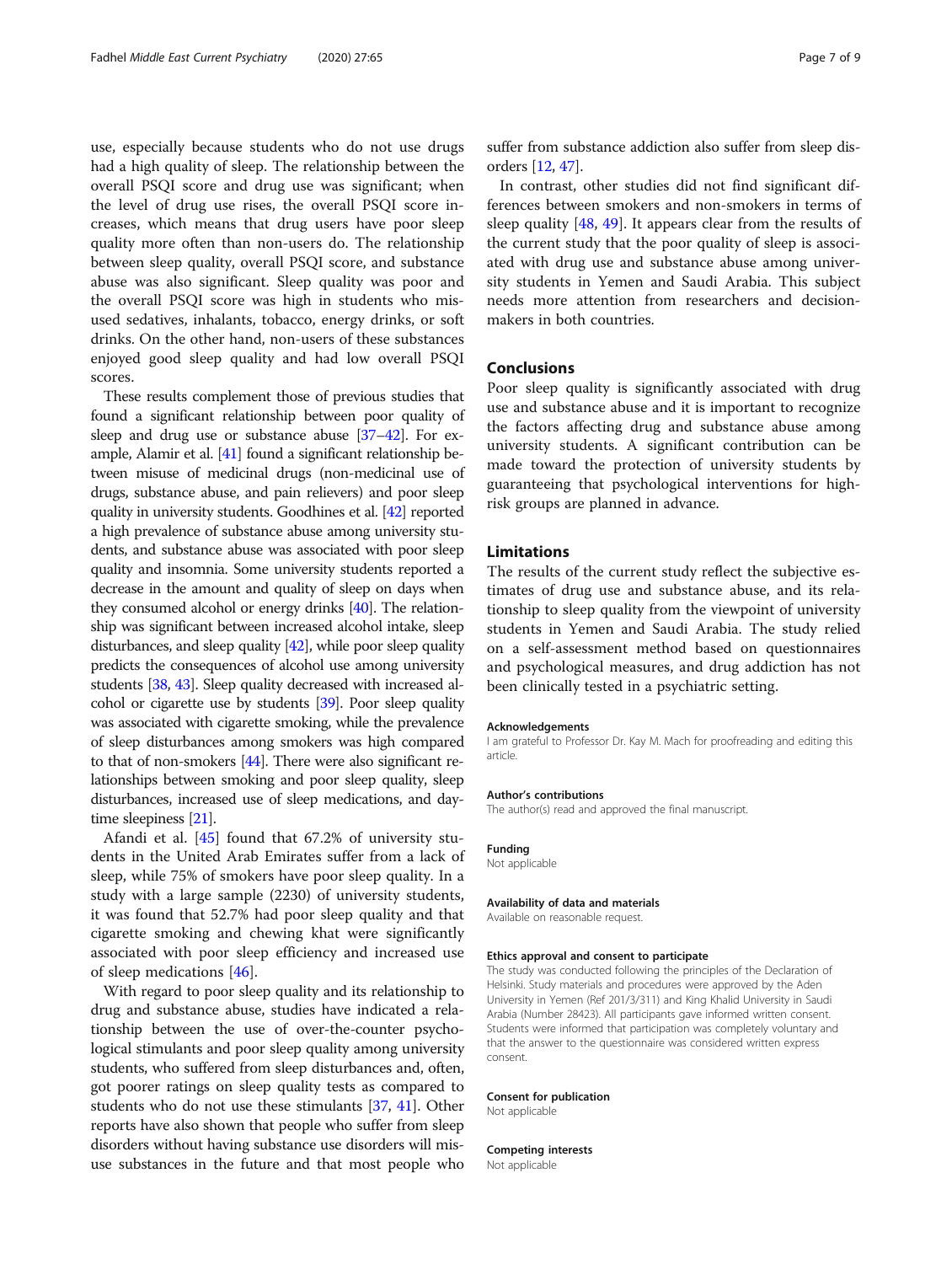#### <span id="page-7-0"></span>Received: 14 August 2020 Accepted: 27 October 2020 Published online: 23 November 2020

#### References

- 1. Gerra G, Zaimovic A, Rizzi O, Timpano M, Zambelli U (1999) Substance abuse among secondary-school students and its relationship with social coping and temperament. Bulletin on Narcotics LI 1 & 2: 75-96 Retrieved from [https://www.unodc.org/unodc/en/data-and-analysis/bulletin/bulletin\\_1](https://www.unodc.org/unodc/en/data-and-analysis/bulletin/bulletin_1999-01-01_1.html) 999-01-01 1.html Accessed 18 Dec 2019.
- 2. Osman T, Victor C, Abdulmoneim A, Mohammed H, Abdalla F, Ahmed A, Ali A, Mohammed M (2016) Epidemiology of substance use among university students in Sudan. J Addict 2476164:1–8. [https://doi.org/10.1155/2016/](https://doi.org/10.1155/2016/2476164) [2476164](https://doi.org/10.1155/2016/2476164)
- 3. Nemati Z, Matlabi H (2017) Assessing behavioral patterns of Internet addiction and drug abuse among high school students. Psychol Res Behav Manag 10:39–45. <https://doi.org/10.2147/PRBM.S123224>
- 4. Rabie M, Shaker NM, Gaber El-Habiby M, Ismail D, El-Gaafary M, Lotfy A, Sabry N, Khafagy W, Muscat R (2020) Prevalence updates of substance use among Egyptian adolescents. Middle East Curr Psychiatry 27:4. [https://doi.](https://doi.org/10.1186/s43045-019-0013-8) [org/10.1186/s43045-019-0013-8](https://doi.org/10.1186/s43045-019-0013-8)
- 5. Al-Hakim I (2007) Yemen: drug crossing gateway to the region. Mareb Press newspaper. <https://marebpress.net/articles.php?id> = 1593 (accessed 10 Dec 2019).
- 6. Fernandez-Mendoza J, Vgontzas AN (2013) Insomnia and its impact on physical and mental health. Curr Psychiatry Rep 15(12):418. [https://doi.org/](https://doi.org/10.1007/s11920-013-0418-8) [10.1007/s11920-013-0418-8](https://doi.org/10.1007/s11920-013-0418-8)
- 7. Li L, Wu C, Gan Y, Qu X, Lu Z (2016) Insomnia and the risk of depression: a meta-analysis of prospective cohort studies. BMC Psychiatry 16(1):375. <https://doi.org/10.1186/s12888-016-1075-3> PMCID: PMC5097837
- 8. Ibrahim HA, Mahmud S, Abubakar A, Harazimi CA, Abdulkadir S (2016) Effect of drug abuse among youth and its impact on learning. IOSR J Pharm Biol Sci (IOSR-JPBS) 11(1):14–17. <https://doi.org/10.9790/3008-11131417>
- Henry KL (2010) Academic achievement and adolescent drug use: an examination of reciprocal effects and correlated growth trajectories. J Sch Health 80(1):38–43. <https://doi.org/10.1111/j.1746-1561.2009.00455.x>
- 10. Angarita GA, Emadi N, Hodges S, Morgan PT (2016) Sleep abnormalities associated with alcohol, cannabis, cocaine, and opiate use: a comprehensive review. Addict Sci Clin Pract 11:19. [https://doi.org/10.1186/s13722-016-0056-](https://doi.org/10.1186/s13722-016-0056-7) [7](https://doi.org/10.1186/s13722-016-0056-7)
- 11. Dunn KE, Finan PH, Andrew Tompkins D, Strain EC (2018) Frequency and correlates of sleep disturbance in methadone and buprenorphinemaintained patients. Addict Behav 76:8–14. [https://doi.org/10.1016/j.addbeh.](https://doi.org/10.1016/j.addbeh.2017.07.016) [2017.07.016](https://doi.org/10.1016/j.addbeh.2017.07.016)
- 12. Khurshid KA (2018) Relationship between sleep disturbances and addiction. Mental Health Addict Res 3(3):1-4. doi: 10.15761/MHAR.1000162.
- 13. Angarita GA, Canavan SV, Forselius E, Bessette A, Pittman B, Morgan PT (2014) Abstinence-related changes in sleep during treatment for cocaine dependence. Drug and Alcohol Dependent 134:343–347. [https://doi.org/10.](https://doi.org/10.1016/j.drugalcdep.2013.11.007) [1016/j.drugalcdep.2013.11.007](https://doi.org/10.1016/j.drugalcdep.2013.11.007)
- 14. Valentino RJ, Volkow ND (2020) Drugs, sleep, and the addicted brain. Neuropsychopharmacology 45:3–5 [doi.org/10.1038/s41386-019-0465-x](http://doi.org/10.1038/s41386-019-0465-x)
- 15. Chakravorty S, Vandrey RG, He S, Stein MD (2018) Sleep management among patients with substance use disorders. Med Clin North Am 102(4): 733–743. <https://doi.org/10.1016/j.mcna.2018.02.012>
- 16. Blumenthal H, Taylor DJ, Cloutier RM, Baxley C, Lasslett H (2019) The links between social anxiety disorder, insomnia symptoms, and alcohol use disorders: findings from a large sample of adolescents in the United States. Behavior Therapy 50(1):50–59. <https://doi.org/10.1016/j.beth.2018.03.010>
- 17. Koob GF, Colrain IM (2020) Alcohol use disorder and sleep disturbances: a feed-forward allostatic framework. Neuropsychopharmacology 45:141–165. <https://doi.org/10.1038/s41386-019-0446-0>
- 18. Kaplan KA, McQuaid J, Batki SL, Rosenlicht N (2014) Behavioral treatment of insomnia in early recovery. J Addict Med 8(6):395–398. [https://doi.org/10.](https://doi.org/10.1097/ADM.0000000000000058) [1097/ADM.0000000000000058](https://doi.org/10.1097/ADM.0000000000000058)
- 19. Sharkey KM, Kurth ME, Anderson BJ, Corso RP, Millman RP, Stein MD (2011) Assessing sleep in opioid dependence: a comparison of subjective ratings, sleep diaries, and home polysomnography in methadone maintenance patients. Drug and alcohol dependence 113(2-3):245–248. [https://doi.org/10.](https://doi.org/10.1016/j.drugalcdep.2010.08.007) [1016/j.drugalcdep.2010.08.007](https://doi.org/10.1016/j.drugalcdep.2010.08.007)
- 20. Trksak GH, Bracken BK, Jensen JE, Plante DT, Penetar DM, Tartarini WL, Lukas SE (2013) Effects of sleep deprivation on brain bioenergetics, sleep, and

cognitive performance in cocaine-dependent individuals. Sci World J 947879. <https://doi.org/10.1155/2013/947879>

- 21. Ogeil RP, Phillips JG (2015) Commonly used stimulants: sleep problems, dependence and psychological distress. Drug Alcohol Depend 153:145–151. <https://doi.org/10.1016/j.drugalcdep.2015.05.036>
- 22. Madruga CS, Paim TL, Palhares HN, Miguel AC, Massaro LTS, Caetano R, Laranjeira RR (2019) Prevalence of and pathways to benzodiazepine use in Brazil: the role of depression, sleep, and sedentary lifestyle. Braz J Psychiat 41(1):44–50. <https://doi.org/10.1590/1516-4446-2018-0088>
- 23. Hasler BP, Smith LJ, Cousins JC, Bootzin RR (2012) Circadian rhythms, sleep, and substance abuse. Sleep Med Rev 16(1):67–81. [https://doi.org/10.1016/j.](https://doi.org/10.1016/j.smrv.2011.03.004) [smrv.2011.03.004](https://doi.org/10.1016/j.smrv.2011.03.004)
- 24. KKU (2018) King Khalid University Strategic Plan 2018-2020. [https://web.](https://web.archive.org/web/20180820035942if_/http://www.kku.edu.sa:80/sites/default/files/general_files/pdf/Stratigic%20plan.compressed.pdf) [archive.org/web/20180820035942if\\_/http://www.kku.edu.sa:80/sites/default/](https://web.archive.org/web/20180820035942if_/http://www.kku.edu.sa:80/sites/default/files/general_files/pdf/Stratigic%20plan.compressed.pdf) [files/general\\_files/pdf/Stratigic%20plan.compressed.pdf.](https://web.archive.org/web/20180820035942if_/http://www.kku.edu.sa:80/sites/default/files/general_files/pdf/Stratigic%20plan.compressed.pdf)
- 25. Skinner HA (1982) The drug abuse screening test. Addict Behav 7(4):363–371
- 26. Buysse DJ, Reynolds CF III, Monk TH, Berman SR, Kupfer DJ (1989) The Pittsburgh Sleep Quality Index: a new instrument for psychiatric practice and research. J Psychiatr Res 28(2):193–213 Retrieved from [http://www.](http://www.sleep.pitt.edu/content.asp?id=1484&subid=2316) [sleep.pitt.edu/content.asp?id=1484&subid=2316](http://www.sleep.pitt.edu/content.asp?id=1484&subid=2316)
- 27. Brandt SA, Taverna EC, Hollock RM (2014) A survey of nonmedical use of tranquilizers, stimulants, and pain relievers among college students: Patterns of use among users and factors related to abstinence in non-users. Drug and alcohol Dependence 143:272–276. <https://doi.org/10.1016/j.drugalcdep.2014.07.034>
- 28. Kounenou K (2011) Drug use by Greek university students and preventive actions. Procedia Soc Behav Sci 15:456–460. [https://doi.org/10.1016/j.sbspro.](https://doi.org/10.1016/j.sbspro.2011.03.121) [2011.03.121](https://doi.org/10.1016/j.sbspro.2011.03.121)
- 29. Ghandur LS, El Sayed DS, Martins SS (2012) Prevalence and patterns of commonly abused psychoactive prescription drugs in a sample of university students from Lebanon: an opportunity for cross-cultural comparisons. Drug and Alcohol Dependence 121(1-2):110–117. [https://doi.org/10.1016/j.](https://doi.org/10.1016/j.drugalcdep.2011.08.021) [drugalcdep.2011.08.021](https://doi.org/10.1016/j.drugalcdep.2011.08.021)
- 30. Lemma S, Gelaye B, Berhane Y, Worku A, Williams MA (2012a) Sleep quality and its psychological correlates among university students in Ethiopia: a cross-sectional study. BMC Psychiatry 12:237. [https://doi.org/10.1186/1471-](https://doi.org/10.1186/1471-244X-12-237) [244X-12-237](https://doi.org/10.1186/1471-244X-12-237)
- 31. Merdad RA, Merdad LA, Nassif RA, El-Derwi D, Wali SO (2014) Sleep habits in adolescents of Saudi Arabia; distinct patterns and extreme sleep schedules. Sleep Med 15(11):1370–1378. <https://doi.org/10.1016/j.sleep.2014.06.008>
- 32. Alsaggaf A, Wali O, Merdad R, Merdad A (2016) Sleep quantity, quality, and insomnia symptoms of medical students during clinical years: relationship with stress and academic performance. Saudi Med J 37(2):173–182. [https://](https://doi.org/10.15537/smj.2016.2.14288) [doi.org/10.15537/smj.2016.2.14288](https://doi.org/10.15537/smj.2016.2.14288)
- 33. Jain A, Verma S (2016) Prevalence of sleep disorders among college students: a clinical study. J Adv Med Dent Sci Res 4(6):103–106. [https://doi.](https://doi.org/10.21276/jamdsr.2016.4.6.23) [org/10.21276/jamdsr.2016.4.6.23](https://doi.org/10.21276/jamdsr.2016.4.6.23)
- 34. Schlarb AA, Friedrich A, Claßen M (2017) Sleep problems in university students - an intervention. Neuropsychiatr Dis Treat 13:1989–2001. [https://](https://doi.org/10.2147/NDT.S142067) [doi.org/10.2147/NDT.S142067](https://doi.org/10.2147/NDT.S142067)
- 35. Peltzer K, Pengpid S (2015) Nocturnal sleep problems among university students from 26 countries. Sleep Breath 19(2):99–508. [https://doi.org/10.](https://doi.org/10.1007/s11325-014-1036-3) [1007/s11325-014-1036-3](https://doi.org/10.1007/s11325-014-1036-3)
- 36. Gaultney J (2010) The prevalence of sleep disorders in college students: impact on academic performance. J Am Coll Health 59(2):91–97. [https://doi.](https://doi.org/10.1080/07448481.2010.483708) [org/10.1080/07448481.2010.483708](https://doi.org/10.1080/07448481.2010.483708)
- 37. Clegg-Kraynok MM, McBean AL, Montgomery-Downs HE (2011) Sleep quality and characteristics of college students who use prescription psychostimulants nonmedically. Sleep Med 12(6):598–602. [https://doi.org/](https://doi.org/10.1016/j.sleep.2011.01.012) [10.1016/j.sleep.2011.01.012](https://doi.org/10.1016/j.sleep.2011.01.012)
- 38. Kenney SR, Paves AP, Grimaldi AM, LaBrie JW (2014) Sleep quality and alcohol risk in college students: examining the moderating effects of drinking motives. J Am Coll Health 62(5):301–308. [https://doi.org/10.1080/](https://doi.org/10.1080/07448481.2014.897953) [07448481.2014.897953](https://doi.org/10.1080/07448481.2014.897953)
- 39. Valerio TD, Kim MJ, Sexton-Radek K (2016) Association of stress, general health, and alcohol use with poor sleep quality among U.S. college students. Am J Health Educ 47(1):17–23. <https://doi.org/10.1080/19325037.2015.1111173>
- 40. Patrick ME, Griffin J, Huntley ED, Maggs JL (2018) Energy drinks and binge drinking predict college students' sleep quantity, quality, and tiredness. Behav Sleep Med 16(1):92–105. <https://doi.org/10.1080/15402002.2016.1173554>
- 41. Alamir YA, Zullig KJ, Wen S, Montgomery-Downs H, Kristjansson AL, Misra R, Zhang J (2019) Association between nonmedical use of prescription drugs